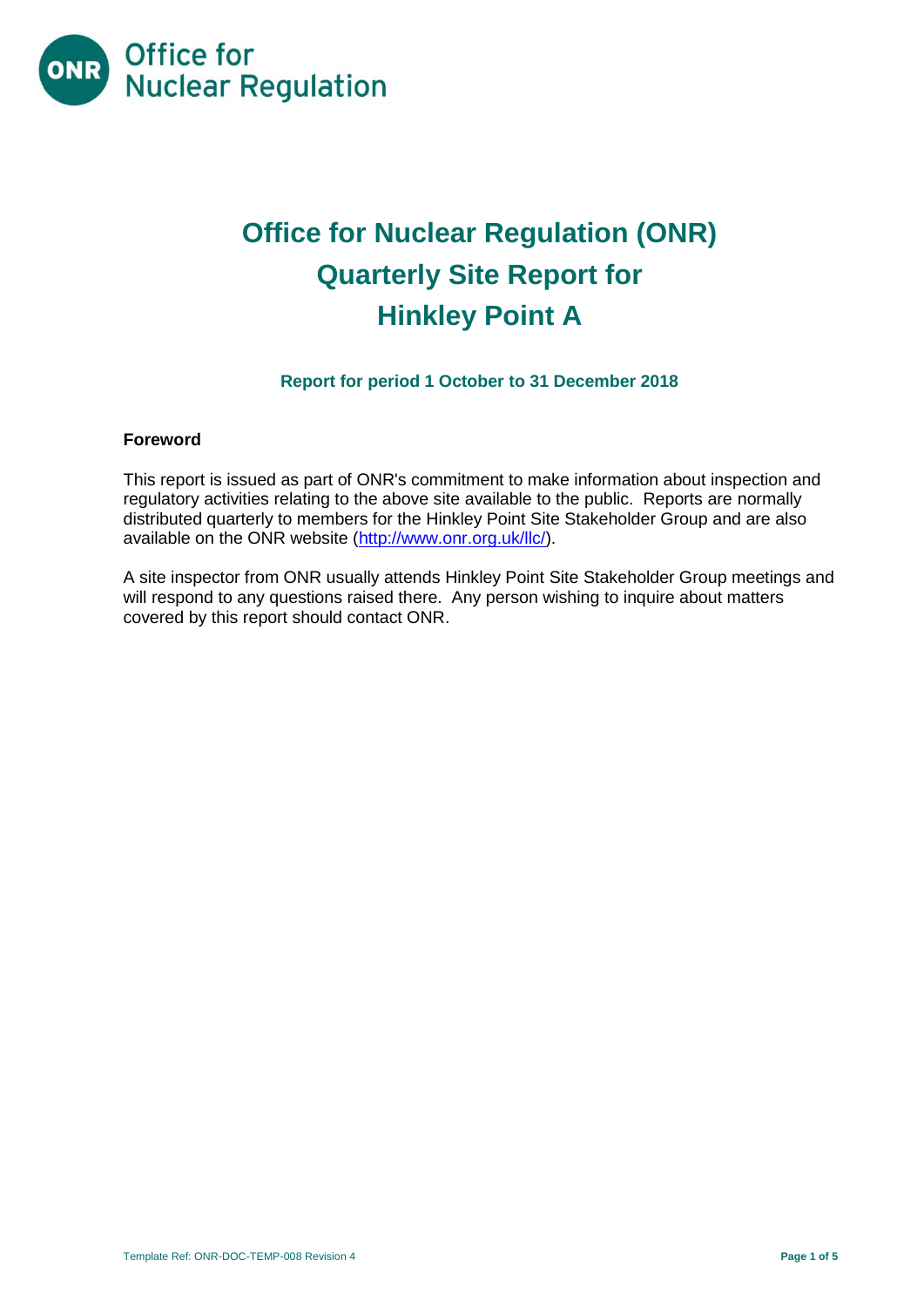# TABLE OF CONTENTS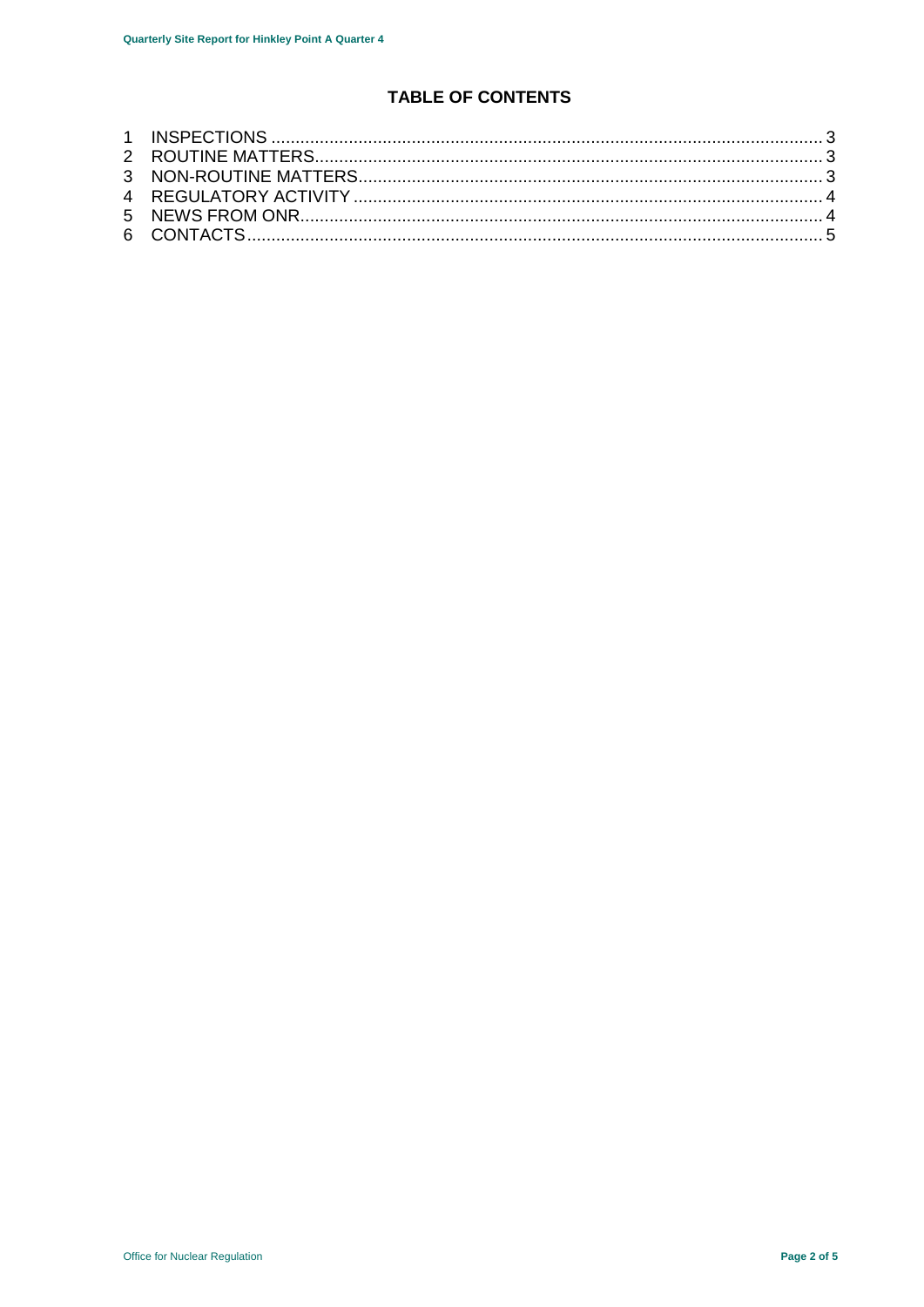# <span id="page-2-0"></span>**1 INSPECTIONS**

# **1.1 Dates of inspection**

ONR's site inspector undertook inspections on the following dates during the quarter:

**27 November 2018** 

# <span id="page-2-1"></span>**2 ROUTINE MATTERS**

#### **2.1 Inspections**

Inspections are undertaken as part of the process for monitoring compliance with:

- The conditions attached by ONR to the nuclear site licence granted under the Nuclear Installations Act 1965 (NIA65) (as amended);
- The Energy Act 2013:
- The Health and Safety at Work Act 1974 (HSWA74); and
- Regulations made under HSWA74, for example the Ionising Radiations Regulations 1999 (IRR99) and the Management of Health and Safety at Work Regulations 1999 (MHSWR99).

The inspections entail monitoring licensee's actions on the site in relation to incidents, operations, maintenance, projects, modifications, safety case changes and any other matters that may affect safety. The licensee is required to make and implement adequate arrangements under the conditions attached to the licence in order to ensure legal compliance. Inspections seek to judge both the adequacy of these arrangements and their implementation. In this period, routine inspections of Hinkley Point A covered the following legal requirements:

- $\Box$  LC32 Accumulation of Radioactive Waste
- LC34 Leakage and Escape of Radioactive Material and Radioactive Waste
- LC35 Decommissioning

It was the ONR inspectors' judgement that overall the licensee is complying with the arrangements made under the above LCs inspected.

#### **2.2 Other work**

During this reporting period the Licensee adequately addressed the small number of minor compliance shortfalls identified during a fire safety inspection carried out in the previous reporting period. ONR's site inspector also held monthly tripartite telephone calls with the Licensee and the Environment Agency; these provide for the Licensee to update the regulatory bodies with progress on decommissioning programmes and other matters related to nuclear safety, security or the environment.

# <span id="page-2-2"></span>**3 NON-ROUTINE MATTERS**

Licensees are required to have arrangements to respond to non-routine matters and events. ONR inspectors judge the adequacy of the licensee's response, including actions taken to implement any necessary improvements.

<span id="page-2-3"></span>There were no matters of significance to report during this period.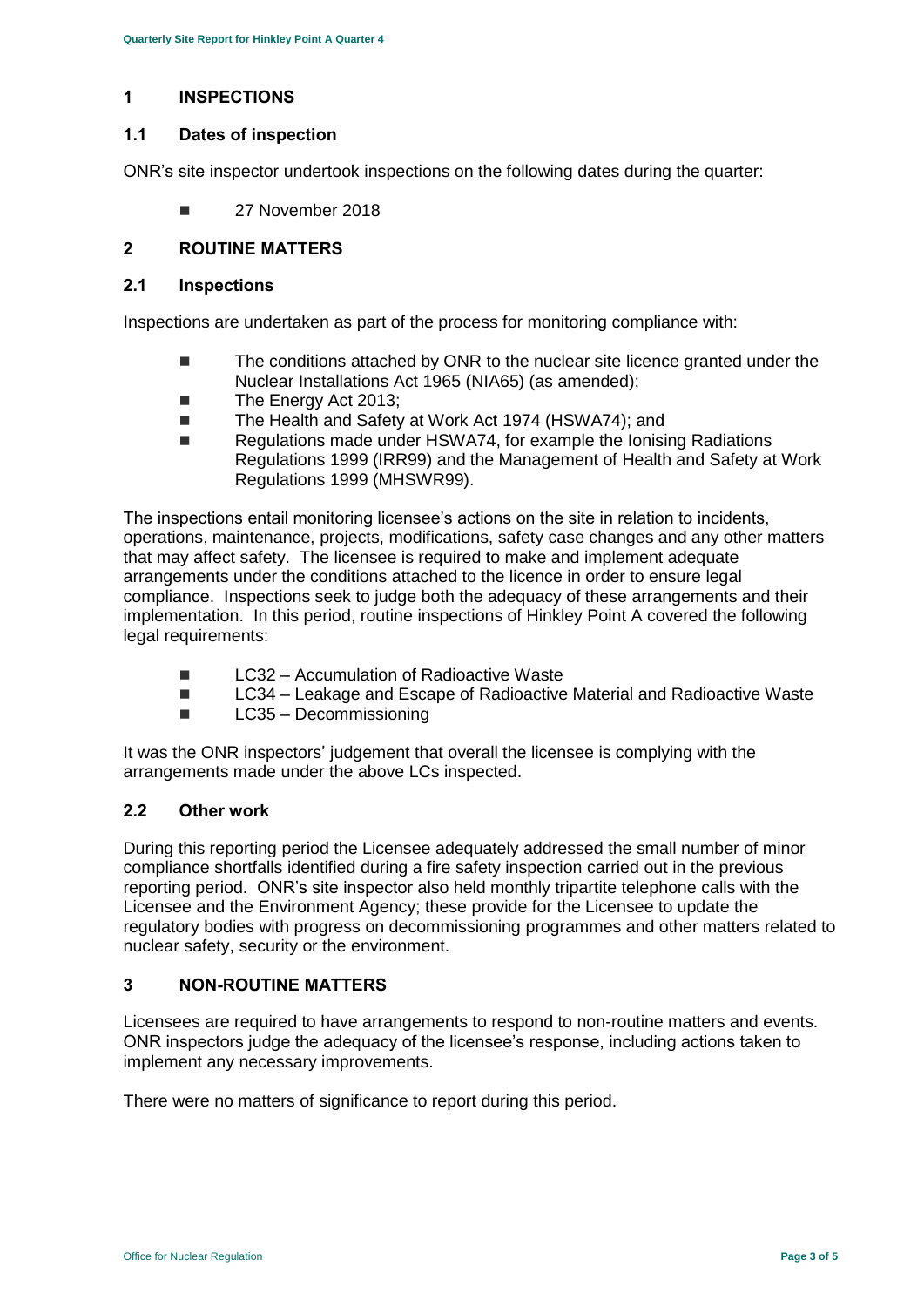# **4 REGULATORY ACTIVITY**

ONR may issue formal documents to ensure compliance with regulatory requirements. Under nuclear site licence conditions, ONR issues regulatory documents, which either permit an activity or require some form of action to be taken; these are usually collectively termed 'Licence Instruments' (LIs), but can take other forms. In addition, inspectors may issue Enforcement Notices to secure improvements to safety.

No licence instruments or enforcement notices were issued during this period.

# <span id="page-3-0"></span>**5 NEWS FROM ONR**

#### **October**

We welcomed the [publication](http://news.onr.org.uk/2018/10/iaea-review-torness-power-station/) of the key review of operational safety performance at Torness nuclear power station, published by the International Atomic Energy Agency and the UK government. The report highlights eight areas of good practice at Torness and offers proposals for further improvements, which we fully support.

Following our decision to prosecute, EDF Energy Nuclear Generation Ltd and Doosan Babcock Ltd pleaded guilty to offences at Hinkley Point B under the Health & Safety at Work etc. Act 1974, section 3(1) and the Work at Height Regulations 2005, Regulation 4(1) respectively. The incident was a conventional health and safety matter, with no radiological risk to workers or the public. [A sentencing date](http://news.onr.org.uk/2018/10/edf-and-doosan-babcock-plead-guilty/) has been set for 1 February 2019 at Taunton Crown Court.

#### **November**

Following a rigorous procurement process, we appointed six nuclear supply chain organisations to our new [Technical Support Framework \(TSF\).](http://news.onr.org.uk/2018/11/new-technical-support-framework-announced/) The new TSF, which came in to effect on 1 November 2018, has been established to provide a renewed and modernised framework for procuring technical support. We use this technical support to obtain, for example, expert technical assessments, access to specialist software or modelling, or access to niche skill sets that we do not retain in-house.

The revised Nuclear Safety Directive introduced a European system of Topical Peer Review in 2017 and every six years thereafter. We played a leading role in the preparations for the first European 'Topical Peer Review' on Ageing Management of Nuclear Power Plants and welcome the publication of the [first peer review report](http://news.onr.org.uk/2018/11/onr-welcomes-first-topical-peer-review/) by the European Nuclear Safety Regulator Group. We are pleased that a number of our experts made a valuable contribution to the exercise alongside 16 European countries as well as Norway, Switzerland and Ukraine. The UK report was authored jointly between ourselves, EDF Nuclear Generation Ltd and EDF-NNB GenCo.

[The Atomic Weapons Establishment \(AWE\) was fined £1 million](http://news.onr.org.uk/2018/11/awe-prosecution-reaction/) after admitting offences under Section 2 (1) of the Health and Safety at Work etc. Act (1974). The incident, which occurred on 27 June 2017 was a conventional health and safety matter and there was no radiological risk to workers or the public. The prosecution was the result of our investigation into the incident.

In conjunction with the Environment Agency, we announced the completion of our [initial high](http://news.onr.org.uk/2018/11/uk-hpr1000-completes-gda-step-2/)  [level scrutiny](http://news.onr.org.uk/2018/11/uk-hpr1000-completes-gda-step-2/) of the UK HPR1000 reactor design.

We provided NNB Genco (HPC) Ltd (NNB GenCo) with **consent** to commence the unit 1 Nuclear Island concrete pour at Hinkley Point C (HPC). We also hosted our third webinar to explain our permissioning role for the Nuclear Island concrete pour at HPC and to provide information on our work to ensure that the new nuclear power station is built to the standards expected in the UK. Amongst others, a number of Site Stakeholder Group members joined